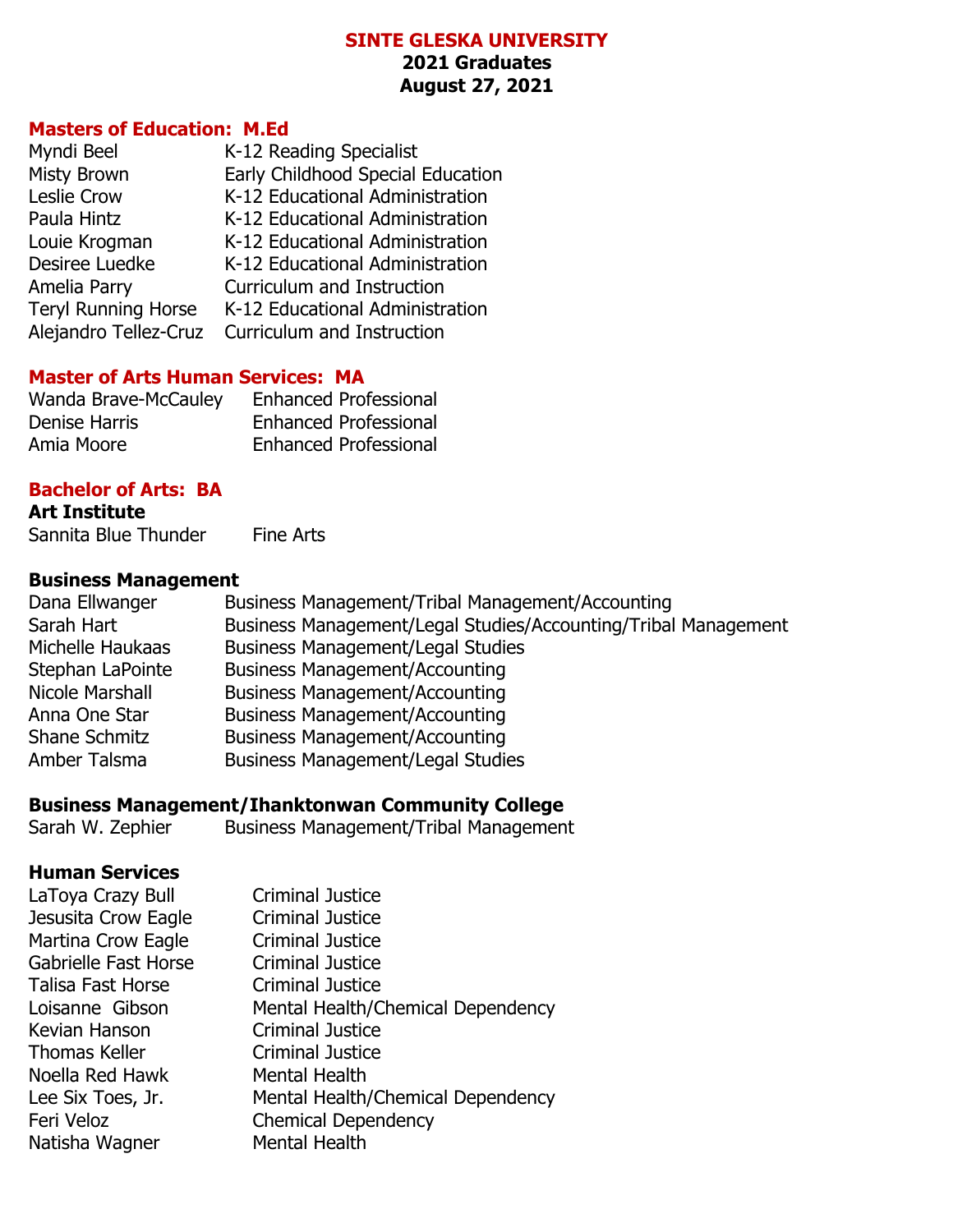## **Human Services/Ihanktonwan Community College**

Tonya Dion Mental Health

## **Bachelor of Science: BS**

## **Arts & Science**

Tristen Herman **Environmental Science**<br>
Darian Running Horse Environmental Science Darian Running Horse Environmental Science

# **Education**

| Marie Bear Shield       | K-8 Elementary Education/Early Childhood                       |
|-------------------------|----------------------------------------------------------------|
| Gerald Eagle Bear       | K-8 Elementary Education/Lakota Studies Selected Concentration |
| Shaunae Gunhammer       | K-8 Elementary Education/Elementary Education/Early Childhood  |
| Tate Haukaas            | K-8 Elementary Education/Lakota Studies Selected Concentration |
| <b>Hillary Sherwood</b> | K-8 Elementary Education/Equine Science Concentration          |
| Taima Valandra          | K-8 Elementary Education/Early Childhood                       |
| Allen Wilson            | K-8 Elementary Education/Lakota Studies Selected Concentration |

## **Education/ Ihanktonwan Community College**

Amanda Reiff K-8 Elementary Education/Early Childhood

# **Associate of Arts: AA**

**Arts & Science** Brianne Herman Arts & Science

# **Arts & Science/Lower Brule Community College**

| Benjamin Brown       | Arts & Science |
|----------------------|----------------|
| Elva Stricker        | Arts & Science |
| <b>Heather Surat</b> | Arts & Science |

### **Business Management**

| Tamara Bettleyoun              | <b>Business Management</b> |
|--------------------------------|----------------------------|
| <b>Christine Crow Eagle</b>    | <b>Business Management</b> |
| <b>Brandon Fast Horse</b>      | <b>Business Management</b> |
| Shayla Moran                   | <b>Business Management</b> |
| LaJuanda Stands And Looks Back | <b>Business Management</b> |

## **Business Management/Ihanktonwan Community College**

| DeShayla Heth | <b>Business Management</b> |
|---------------|----------------------------|
| Merna Hare    | <b>Business Management</b> |

### **Education**

| Lisa Antoine               | <b>Elementary Education/Early Childhood</b> |
|----------------------------|---------------------------------------------|
| Cheylynn Brushbreaker      | <b>Elementary Education/Early Childhood</b> |
| <b>Thomasine Fool Bull</b> | <b>Elementary Education/Early Childhood</b> |
| <b>Skyler Green</b>        | Early Childhood Education                   |
| Kathy Humbert              | Early Childhood Education                   |
| Lexie Nedved               | <b>Elementaey Education</b>                 |
| Oskate Win One Star        | <b>Elementary Education/Early Childhood</b> |
| Rain Spotted Calf          | <b>Elementary Education</b>                 |
| Rhea Two Eagle             | <b>Elementary Education/Early Childhood</b> |
| Elisha Big Crow-Young      | <b>Elementary Education/Early Childhood</b> |